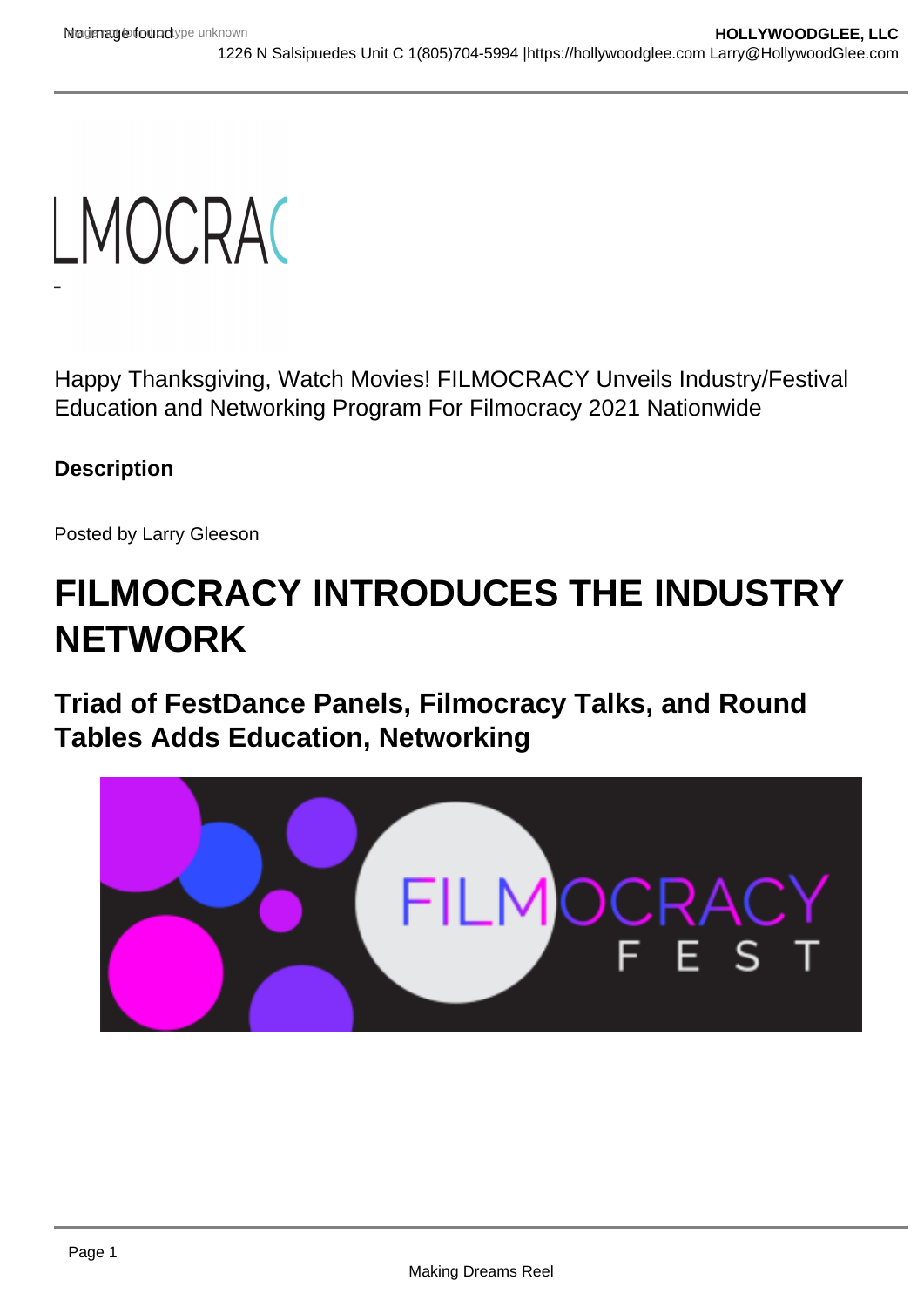## Roster of Ambassadors Grows as Networking Opportunities Expand For Hybrid Event During Filmocracy Fest December 9th-10th in Los Angeles and Nationwide

### [https://filmocracyfest.com/](https://sable.madmimi.com/c/324968?id=758953.5862.1.fd480d97856df5aac6512a0be3d403db)

Los Angeles, CA (November 24, 2021) —Filmocracy, the world's premiere digital screening, distribution, and experience platform, announced its roster of new industry programs today. As the independent film and festival spaces continue to evolve, Filmocracy's founders saw an opportunity to expand networking and mentorship opportunities.

More than forty Ambassadors joined the inaugural Filmocracy Fest in 2020—participating in various panel discussions—and will continue support in 2021, along with numerous additional industry professionals who have joined the program along three tracks: FestDance will present eight panels over two days; Filmocracy Talks will include four programs; and there will two Round Table discussions.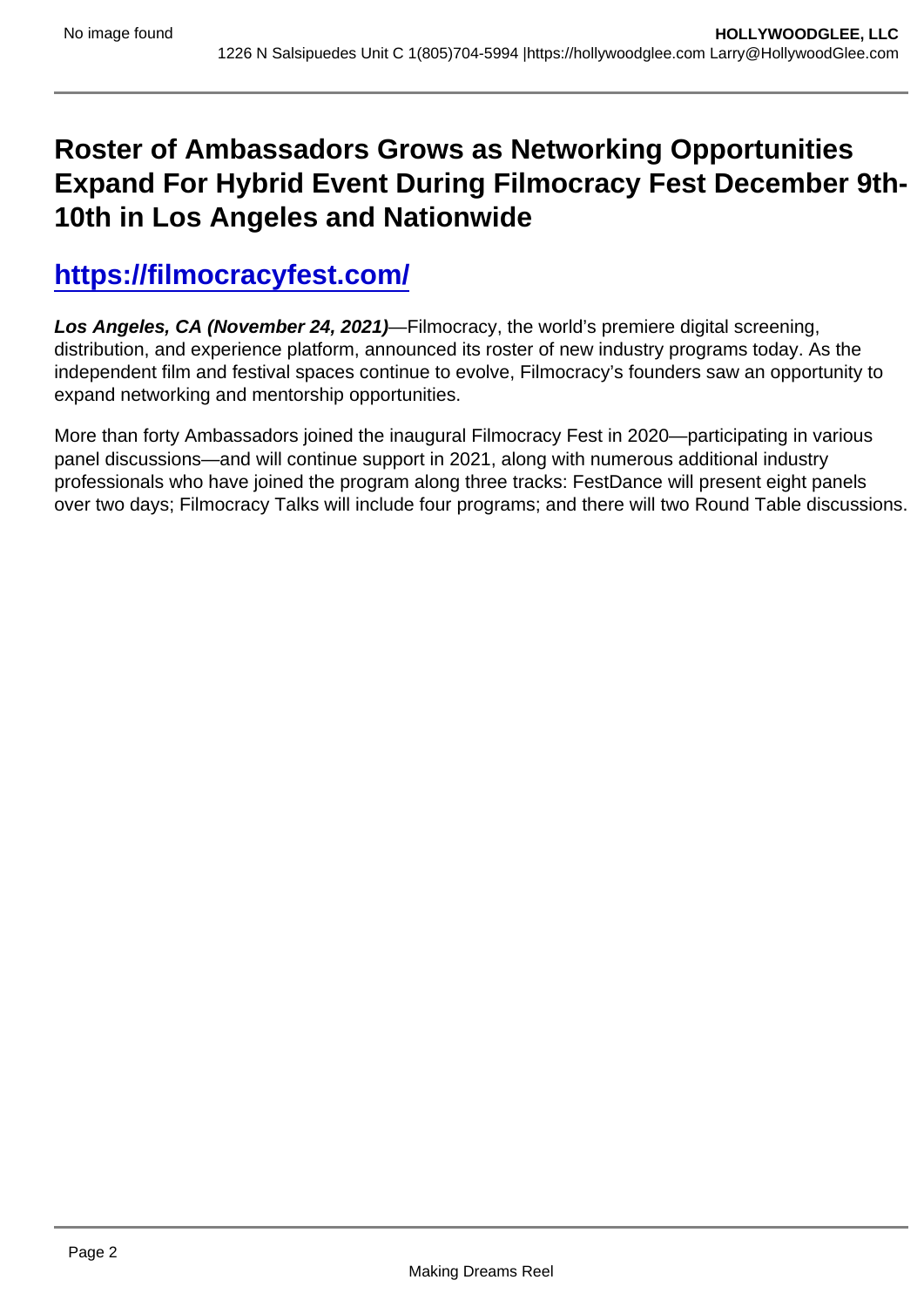#### **FestDance**

FestDance is a two-day hybrid in-person/virtual event December 9th-10th that convenes filmmakers, festivals, and film lovers from around the world. A first of its kind fusion experience, local and virtual audiences will explore the film industry while celebrating the new era of digital cinema and innovative technologies. There are two key tracks, one for Film Festivals and another for Filmmakers.

The Festival track includes the following panels: Engagement: Audience & Filmmaker Relations; Technology: Capitalizing on the Digital Frontier; Sponsorship Relations; and Revenue Opportunities. The Filmmaker track will include the following panels: Submission Strategies: Knowing your Goals; Networking; Getting on the Radar; Distribution & Exhibition.

Filmocracy Fest Co-Founder Jon Fitzgerald predicted last year in a white paper published by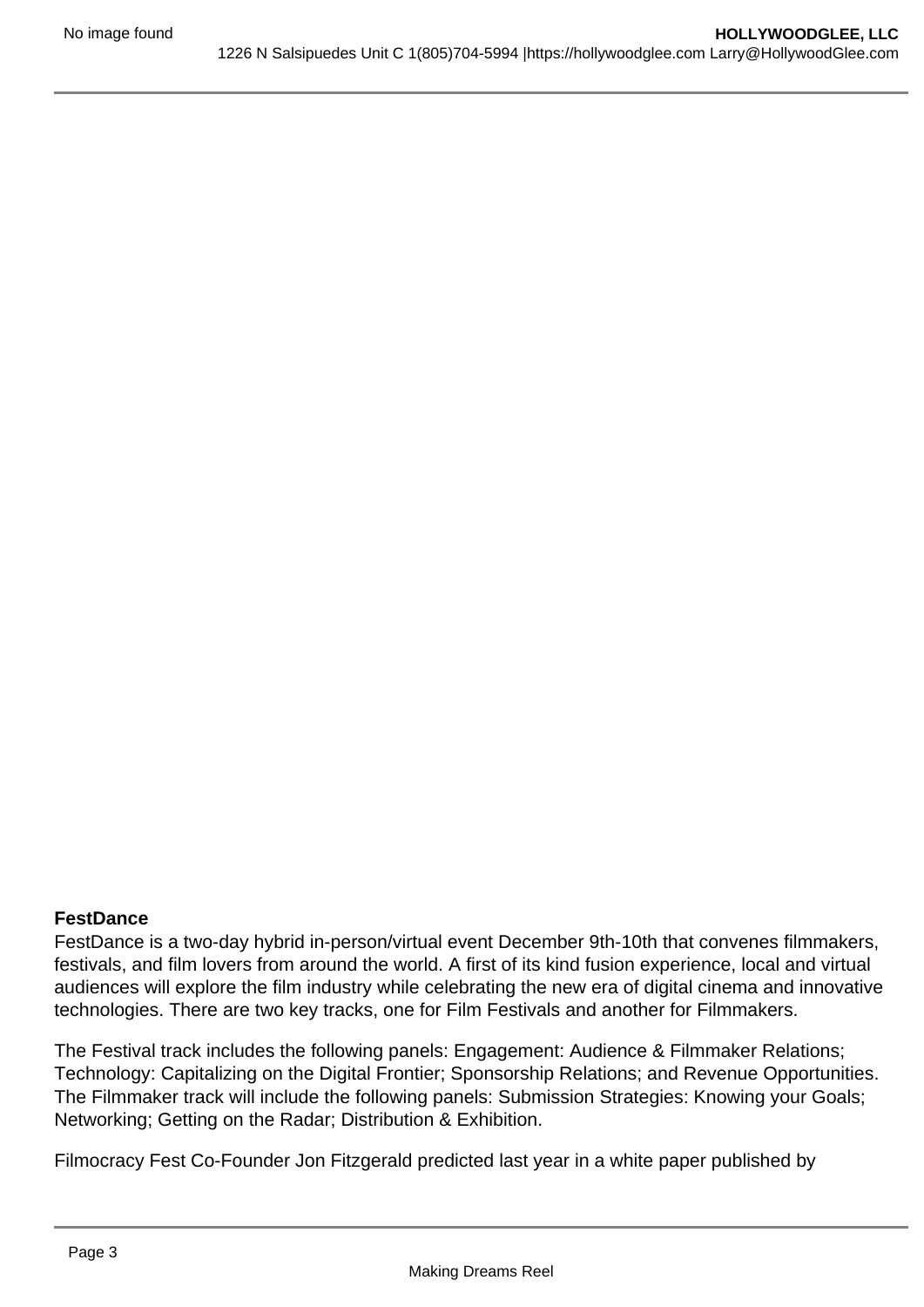IndieWire, "filmmakers want more revenue-sharing, networking opportunities, and data from online festivals. Festivals, distributors, and filmmakers need to adjust to this new normal, and see this change as opportunities for all parties to rethink how their relationships work. FestDance is an opportunity to continue that conversation in a hybrid world: digital presentation is here to stay." History bore him out, with most festivals resuming in person screenings whilst retaining digital ones.

"FestDance is an opportunity for the festival and filmmaker community to take stock, absorb all the last eighteen months, and collaborate to share best practices and make for a more robust, impactful, profitable film festival ecosystem," adds Filmocracy CEO Paul Jun. "We're going to use our own platform to deliver an informative, exciting and content-rich experience while fusing the digital and inperson audiences."

#### **Filmocracy Talks**

In their informal version of a TED talk, Filmocracy will cover specific categories, with festival veterans sharing words of wisdom. Filmocracy Fest Filmmakers will have an opportunity to join the discussion on stage. The host will also answer a few questions from passholders that have been submitted in advance. Talks will take place virtually at 5:00pm, kicking off the Festival Happy Hours, virtually and in person at Boomtown Brewery. Categories will include:

#### Festivals

- 1. Have a custom strategy for your movie.
- 2. Get on the radar.
- 3. Develop your submission spreadsheet.

#### **Marketing**

- 1. Your movie as a brand.
- 2. Keys to a good trailer.
- 3. How your website evolves.

#### **Streaming**

- 1. Understanding VOD models.
- 2. Creating a custom distribution strategy for your film.
- 3. Your movie deliverables.

#### **Careers**

- 1. Maximizing festival play.
- 2. Have your next project under your arm.
- 3. Connecting with industry professionals

#### **Round Table Discussions**

Filmocracy has invited 5-8 experts to participate in two discussions, Impact Filmmaking: Education & CTA and Independent Film Exhibition: Discovery & Distribution, each led by a moderator. Each session will last 30-45 minutes and cover all sides of the topic. They will also answer a few passholder questions that have been submitted in advance.

#### Impact Filmmaking: Education and Call to Action

Ever since Participant Media ushered in a wave of social impact films, from the Oscar-winning An Inconvenient Truth (2006), to Food, Inc. (2008) and The Cove (2008), we've seen the documentary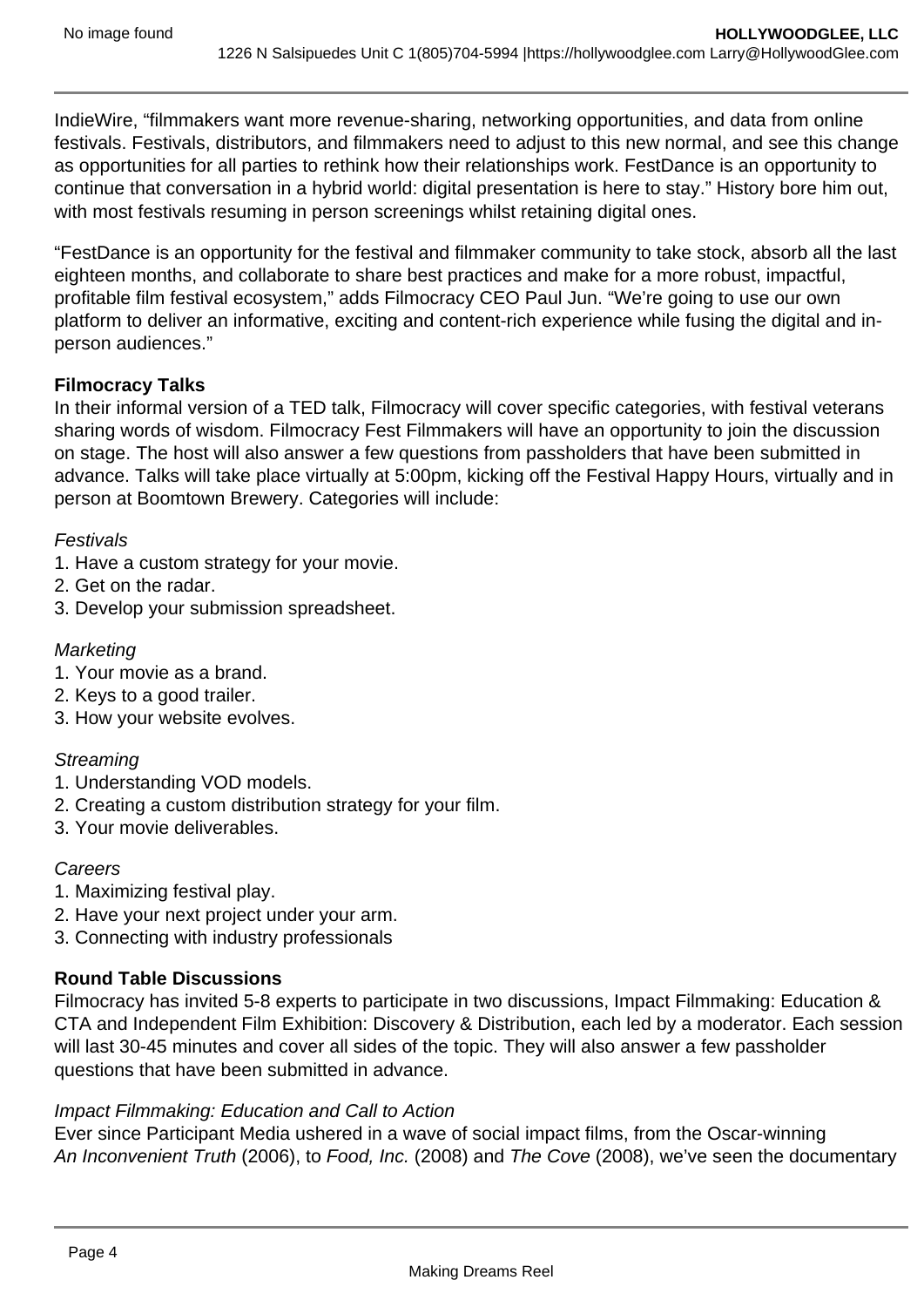space grow exponentially. Many of these films go beyond mainstream theatrical and streaming platform releases into educational markets, creating lasting awareness and evergreen activations. We will explore how these films inform and create change with their Call to Action.

Independent Film Exhibition: Discovery & Distribution

As the number of film festivals and streaming platforms each increase, there are more opportunities for exhibition. Emerging filmmakers want to be discovered by industry professionals and audiences. Acquisition executives continue to seek projects to distribute. With this discussion, industry experts will shed light on the overlapping paths of discovery and distribution.

#### Happy Hours

Festival Sponsor [Boomtown Brewery](https://sable.madmimi.com/c/324968?id=758953.5863.1.96facacdcd3001848259801273c5db1a) will host nighttime Happy Hours, offering Filmocracy Fest filmmakers and passholders a discount on their favorite beer at the DTLA Brewery's tap room. For those joining Happy Hour virtually, Boomtown's brewmasters will lead a nightly tasting of Boomtown brews.

For full programming details visit: [https://filmocracyfest.com](https://sable.madmimi.com/c/324968?id=758953.5864.1.fa1648046e53f7980da5a205bc91bce0)

2021 Industry Ambassadors include (list in formation): Melanie Addington (Tallgrass Film Festival) Tiffany Boyle (Ramo Law) Lela Meadow Conner (Film Festival Alliance) Lauren DeVillier (CEO, Struum) Justin Giddings (Film Festival Mastery) Chris Gore (Film Threat) Jasper Grey (The Vedetta Group) Ben Lock (Vuulr) Barbara Morgan (Austin FF) Alex Nohe (Blood Sweat & Honey) Julian Silver (Actor) Leslie Vanderpool (Bahamas FF) Jeffrey Winter (The Film Collaborative) Jeremy Wine (Elevent) Viviana Zarragoitia (3 Point Capital)

Tickets are on sale now! The All-Access VIP Pass costs \$200.00 and includes entry to all Festival screenings, panels, happy hours and receptions. The Festival Pass is \$100.00 and includes screenings and happy hours but not Special Events and receptions. Individual ticket prices are \$10.00 for scheduled virtual screenings and Q&As, and \$7.00 for OnDemand streaming, and \$12.50 for Theatrical in person screenings. Filmocracy PAYS filmmakers 30% of their box office receipts.

#### About Filmocracy:

Filmocracy is a film and festival streaming platform that rewards users for discovering amazing independent films. Users earn virtual popcorn for watching and rating movies, which can be spent in their shop to earn movie tickets, redeem gift cards, or attend virtual film festivals hosted from around the world. Bringing a powerful combination of technologies together to enhance the virtual cinema and conference experience for filmmakers, industry professionals and audiences around the world. Filmocracy's mission is to help all independent filmmakers reach wider audiences and grow their